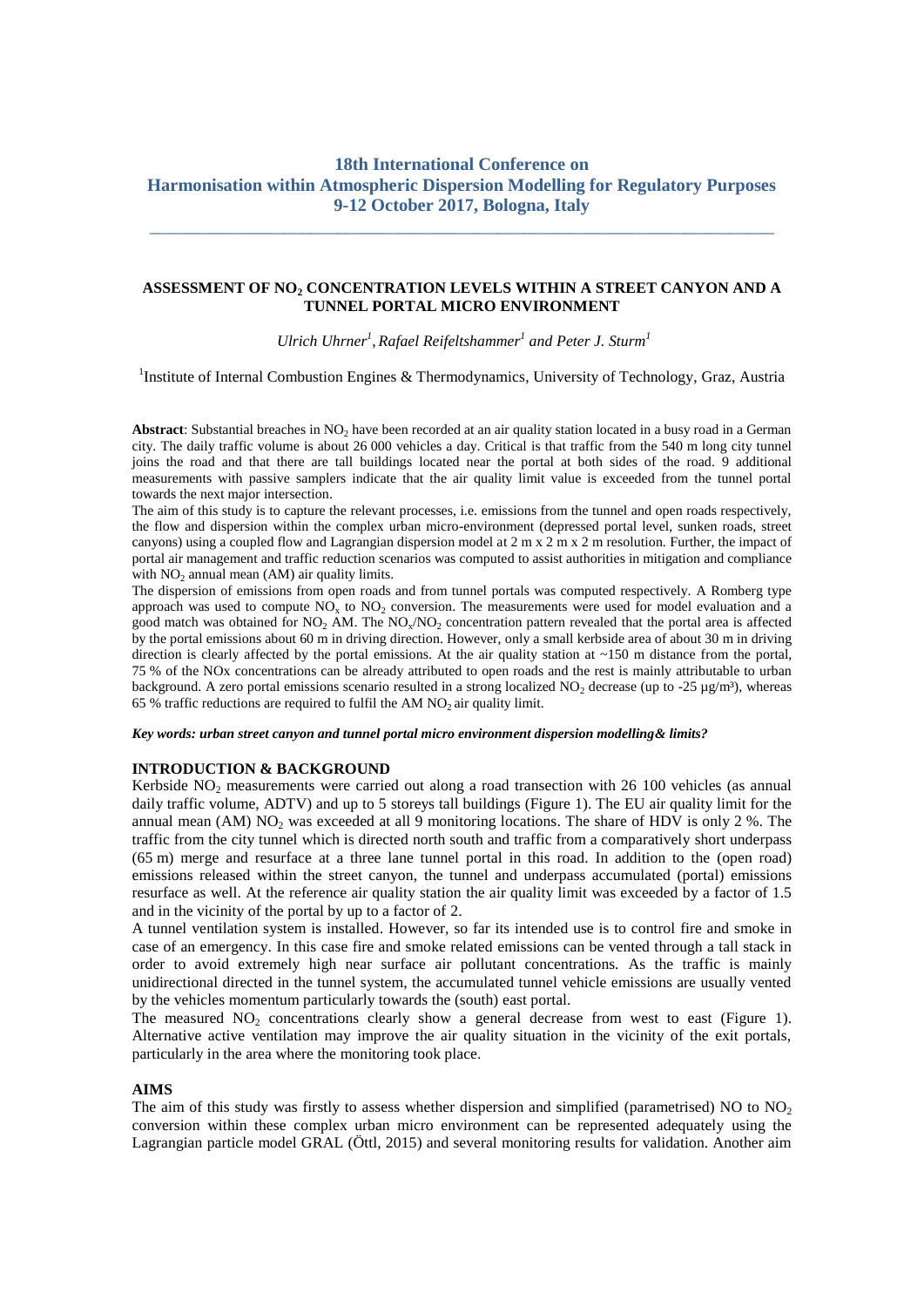was to assess the relative contributions from tunnel portal emissions and open sources and different tunnel ventilation conditions by source attribution modelling and to study the impact of tunnel ventilation scenarios in order to lower the air pollution burden in the vicinity of the portal. Finally, measures were evaluated, so that breaches of the AM NO<sub>2</sub> can be prevented in the area analysed [\(Figure 2\)](#page-2-0).



**Figure 1.** Tunnel exit portal and studied road transect with 26 100 ADTV and monitored AM NO<sub>2</sub> concentrations.

#### <span id="page-1-0"></span>**METHODOLOGY**

In this study, a chain of deterministic computer models and appropriate input data was used to compute traffic related  $NO<sub>x</sub>$  emissions and air pollutant dispersion.

Traffic model results containing traffic densities for light vehicles and heavy-duty vehicles (HDV), as well as average speeds were used as an input to compute traffic related air pollutant emissions. In addition, information about the frequencies and extent of traffic jams was used to assess the level of service (LOS). The vehicle emission model HBEFA 3.2 (2014), which contains German vehicle registration data, was used to compute traffic related air pollutant emissions for the open road line sources as well as tunnel and underpass related road sections. The share of diesel light vehicles is 34 %.

In order to compute dispersion of  $NO<sub>x</sub>$ , the GRAMM (Graz Mesoscale Model) and GRAL (Graz Lagrangian Model) models were used (Uhrner et al., 2014). Meteorological data from a station located in a nearby urban park, see [Figure 2,](#page-2-0) were analysed and classified into different prevailing flow conditions (wind speed classes, 10° wind sectors and 7 stability classes (Venkatram, 1996). The pre-calculated larger domain and comparatively coarse GRAMM flow fields (100 m x 100 m) were used as a first guess and refined by the GRAL inherent flow solver (Öttl, 2015) in the vicinity of buildings. Finally, dispersion computations were carried out for a selected area using a very fine resolution  $(2 \text{ m} \times 2 \text{ m} \times 2 \text{ m})$  to compute complex flow and dispersion in the vicinity of buildings and the tunnel depression. AM  $NO<sub>x</sub>$ concentrations were modelled,  $\overline{NO_x}$  to  $\overline{NO_2}$  conversion was computed using a Romberg type empirical conversion formula (see e.g. Retny et al, 2016). A constant  $NO<sub>x</sub>$  background value was used to account for NO<sub>x</sub> transported through the system boundaries of the modelling domain as well as neglected NO<sub>x</sub> sources. Finally, air quality data from the station located in a nearby urban park [\(Figure 2\)](#page-2-0) was used to adjust the background value. The traffic related data used to compute traffic emissions, 3-D building data, meteorological and air quality data were provided by local and federal state authorities.

The GRAL model can account for the dispersion processes in the vicinity of the tunnel portals. As outlined in Öttl et al. (2002), the dispersion of pollutants from tunnel portals is strongly influenced by the excess temperature of the tunnel air, the interaction of the tunnel exit jet carrying the tunnel integrated emission burden and ambient flow and dispersion conditions. The computation is based on the tunnel jets exit velocity U<sub>0</sub>, excess temperature ∆T and an empirical stiffness parameter in order to describe the impact of ambient conditions on the persistence and evolution i.e. widening and bending of the tunnel exit jet. Details about the tunnel module and its validation are found in Öttl et al. (2003), Öttl et al. (2004), Uhrner and Reifeltshammer (2012). Over the years the tunnel module has been refined (Öttl, 2017).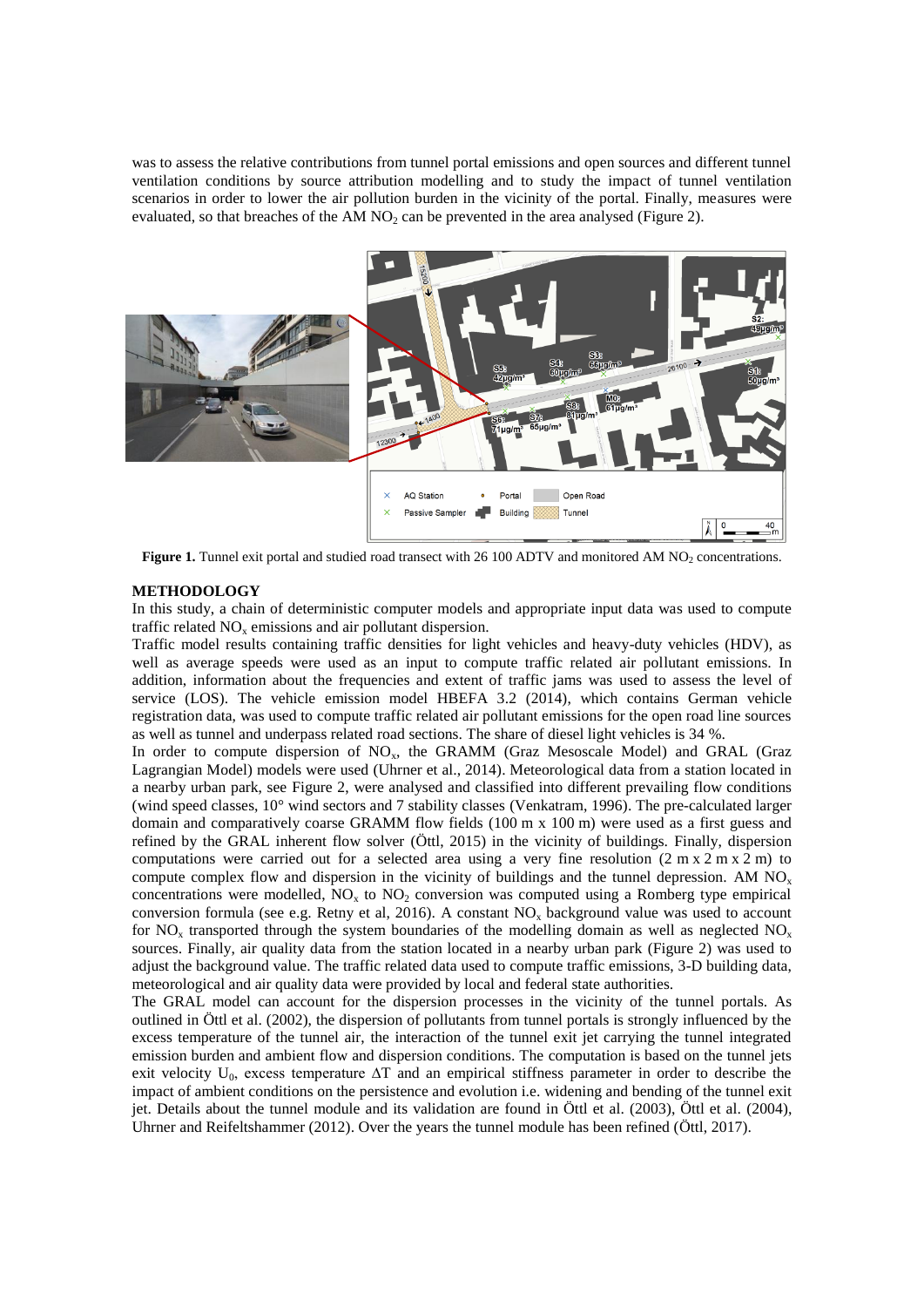Tunnel jet exit velocity measurements were not available, hence the exit velocity  $U_0$  was computed according to the Piston effect, see equation (1).

$$
\left(1 + \zeta + \lambda \frac{L}{D}\right) U_0^2 = \frac{A_m n}{A_t} (V_t - U_0)^2
$$
\n(1)

ζ is the tunnel entrance/exit loss coefficient (2.0), λ is the tunnel wall friction loss coefficient (0.02), *L i*s the tunnel length (500 m),  $D$  is the hydraulic diameter of the cross-section (6.6 m),  $A_t$  the tunnel cross sectional area,  $V_t$  the traffic speed within the tunnel, *n* the number of vehicles in the tunnel and  $A_m$  the equivalent resistance area of the vehicles  $(m^2)$ . In total, 26 100 vehicles exit the (southern) east portal, 12 300 vehicles result from the underpass, and 15 200 pass the city tunnel. 1 400 vehicles exit the city tunnel at the southern west portal. The 3 lanes of the W-Portal were modelled as two separate portals, i.e. for the city tunnel (2 lanes) and the underpass (1 lane). The share of HDV is small (2 %) due to a transit ban for these vehicles.

Night time traffic volumes are low and daytime traffic volumes are high, see [Figure 3.](#page-3-0) Hence according to equation (1),  $U_0$  is low at night time ~1 m/s and on average at daytime ~3 m/s. In order to compute realistic ventilation scenarios and to assign different LOS parameters in the emission computations (at day/night time), line and portal source emissions were attributed to four different source groups (open roads and tunnel at 6:00 to 23:00 and 23:00 to 6:00 respectively).



<span id="page-2-0"></span>**Figure 2.** Modelling approach and domain, the location of the station used for the meteorological model forcing and  $NO<sub>x</sub>/NO<sub>2</sub>$  background is indicated by the blue circle.

### **RESULTS**

The computed  $NO<sub>x</sub>$  emissions were allocated spatially along the respective road sections. Sections with different road gradients were split and gradient dependent emissions computed. Maximum emissions were found at the steep ramp at the southern west portal. Tunnel emissions were summed up over the tunnel sections with different road gradients and set as portal area sources (0.222 kg/h at day time, 0.021 kg/h at night time).

[Figure 3](#page-3-0) shows the processed wind monitoring data for a nearby station located in a park. These measurements were used for the model forcing as they describe the prevailing urban wind conditions in close vicinity to the area of interest. Winds are predominantly west and east. Generally, the monitored winds are weak, with the annual mean wind speed at 1.1 m/s. For each of the simulated flow situations a dispersion computation was carried out and, finally, the results were weighted with the frequency of occurrence (each hour in 2012) to obtain an *AM NO<sup>x</sup>* concentration for each counting grid point. The total *AM NOx* concentrations were converted to *AM N<sup>2</sup>* by using the following conversion formula:

$$
AM\,NO_2 = \frac{29 \times (AM\,NO_x + bg\,NO_x)}{\left(35\frac{\mu g}{m^3} + AM\,NO_x + bg\,AM\,NO_x\right)} + 0.217 \times (AM\,NO_x + bg\,NO_x) \tag{2}
$$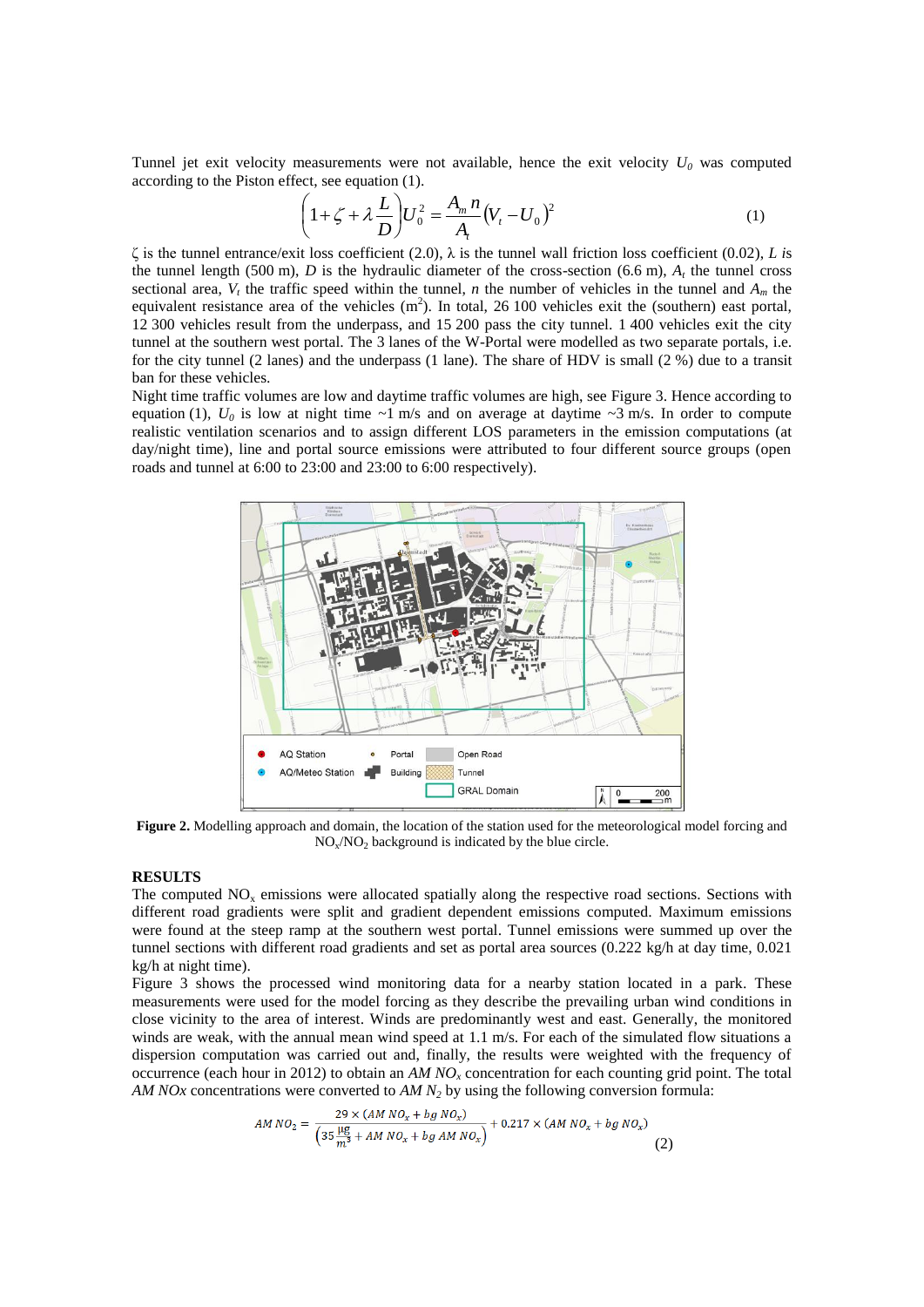With *AM NO<sub>x</sub>* as the computed grid NO<sub>x</sub> value in  $\mu$ g/m<sup>3</sup>, the background *bg AM NO<sub>x</sub></sub>* was specified to 39.5  $\mu$ g/m<sup>3</sup>. The factors 29, 35 ( $\mu$ g/m<sup>3</sup>) and 0.217 are fitting parameters. [Figure 4](#page-3-1) shows the result for the *AM NO<sup>2</sup>* for the investigation area. The locations and monitored values are indicated as well. The official air quality monitoring station *M0* was used to calibrate the passive sampler measurements (S1 to S8). The results of the comparison monitoring results versus simulations are shown as well in [Figure 4.](#page-3-1) Overall, a good agreement was obtained ( $\mathbb{R}^2 = 0.87$ ) and a slope of 1. Highest values are simulated directly at the portal and near the two monitors *S4* and *S8*. The kerbside concentration levels remain very high from the portal until the next (small) road crossing [\(Figure 4\)](#page-3-1).



<span id="page-3-0"></span>**Figure 3.** Model input data. Diurnal traffic activity cycle (left) and classified meteorological data (right).



<span id="page-3-1"></span>**Figure 4.** Simulated AM NO2 concentration and location and results of air quality monitoring (left) and comparison of monitored versus simulated AM  $NO<sub>2</sub>$  (right).

Next, we analysed the impact of a portal zero emission scenario which can be achieved by ventilating either against the traffic flow and release through the northern portals or by venting the traffic emissions using the available stack. As there is low traffic activity between 23:00 to 6:00 and tunnel ventilation will result in high power costs and may cause enlarged noise levels the scenario was considered as useful only at daytime (6:00 to 23:00). [Figure 5](#page-4-0) shows that close to the portal at kerbside locations large reductions of up to  $-25 \text{ ug/m}^3$  AM NO<sub>2</sub> result. However, the noticeable extent of portal plume emissions results only within the first 60 m from the portal. At the official air quality monitoring station *M0* the reduction is -0.9  $\mu$ g/m<sup>3</sup>. Only about 2 % of the simulated AM NO<sub>2</sub> at M0 is attributable to tunnel portal emissions and about 75% is attributable to open roads emissions. The remainder (23%) is due to the background concentration level. The portal region is dominated within the first 30 m by the impact of tunnel emissions on total *AM NO2*. Thereafter the concentration pattern is dominated by open roads (line sources). However, given the low wind speed conditions in the study area, traffic induced momentum may push significantly polluted air from the portal towards the official AQ station (*M0*). This may lead to higher portal emission contributions than represented by the model simulations. Consequently, higher mitigation may be obtained in case portal emissions can be reduced as in the scenario discussed. Another major uncertainty is the applicability of the Romberg approach within street canyons and close vicinity of tunnel portals. The shadowing within the street canyon may impact on NO to  $NO<sub>2</sub>$  conversion and